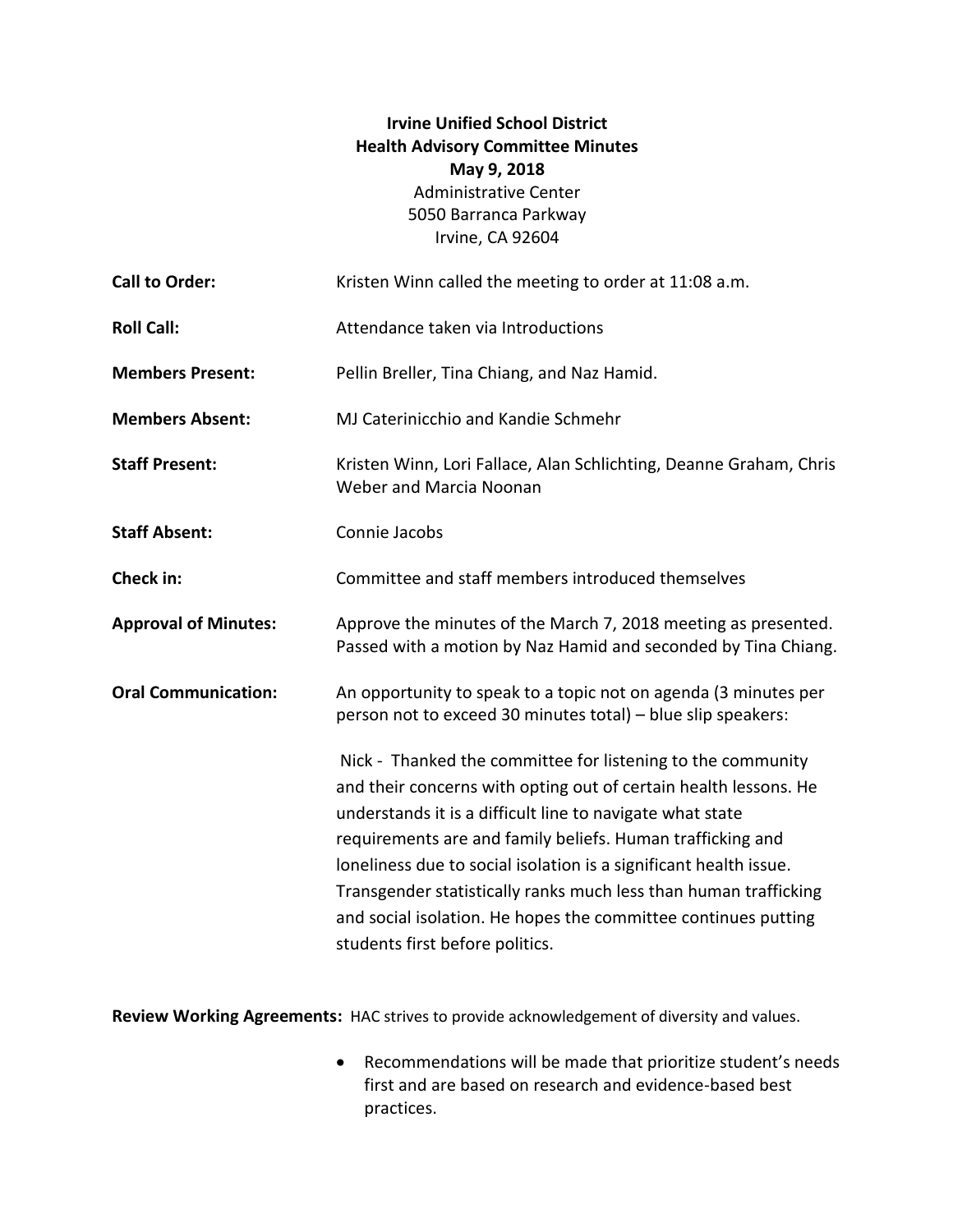- Be transparent and seek input from all stakeholders.
- Be prepared to address agenda issues and ask questions.
- Create a forum for discussion/questions prior to formal
- Create an atmosphere that is compassionate, nonjudgmental and safe for individuals to express and confide in. Share w/honesty and transparency to promote dialogue.

**Approval of Sensitive Materials –** Review and discuss preciously distributed materials for middle school and high school, as well as previewing and discussing new materials.

- **Department of Homeland Security videos of Human Trafficking**
	- $\circ$  Discussed and tabled for vote until further review of possible editing of video and district policy confirmation on who is the initial contact if human trafficking is suspected.
- **Video on conception (YouTube IVF)**
	- o Discussed and approved for MS and HS with a motion by Tina Chiang and seconded by Peilin Breller.

## **Updates & Next Steps**

- **Brochure on Human Trafficking** 
	- $\circ$  Discussed and approved with a motion by Naz Hamid and seconded by Peilin Breller.
- **Condom Demonstration Discussion**
	- o Steps 1-6 are recommended for HS students
	- o Steps 1-3 are recommended for MS students with steps 4-6 completed by the teacher with either video/diagram/demonstration.
- **Instructional Material approved by board**
	- $\circ$  Clarification that condom demonstration kits are put together by Planned Parenthood but no presentation is given by Planned Parenthood.
- **Opt Out reminder/clarification**
	- o AB 329 specifies that parents may opt out of *all or part* of the sexual health curriculum. However, school districts cannot allow parents to opt out of ONLY the lessons on LGBTQ. In other words, parents can opt out of LGBTQ content AND other lessons of their choice. We also do not want to create an opt out "package" for parents by pre identifying additional lessons for opt out. This is because we want parents to be thoughtful and deliberate when deciding what to opt their students out.